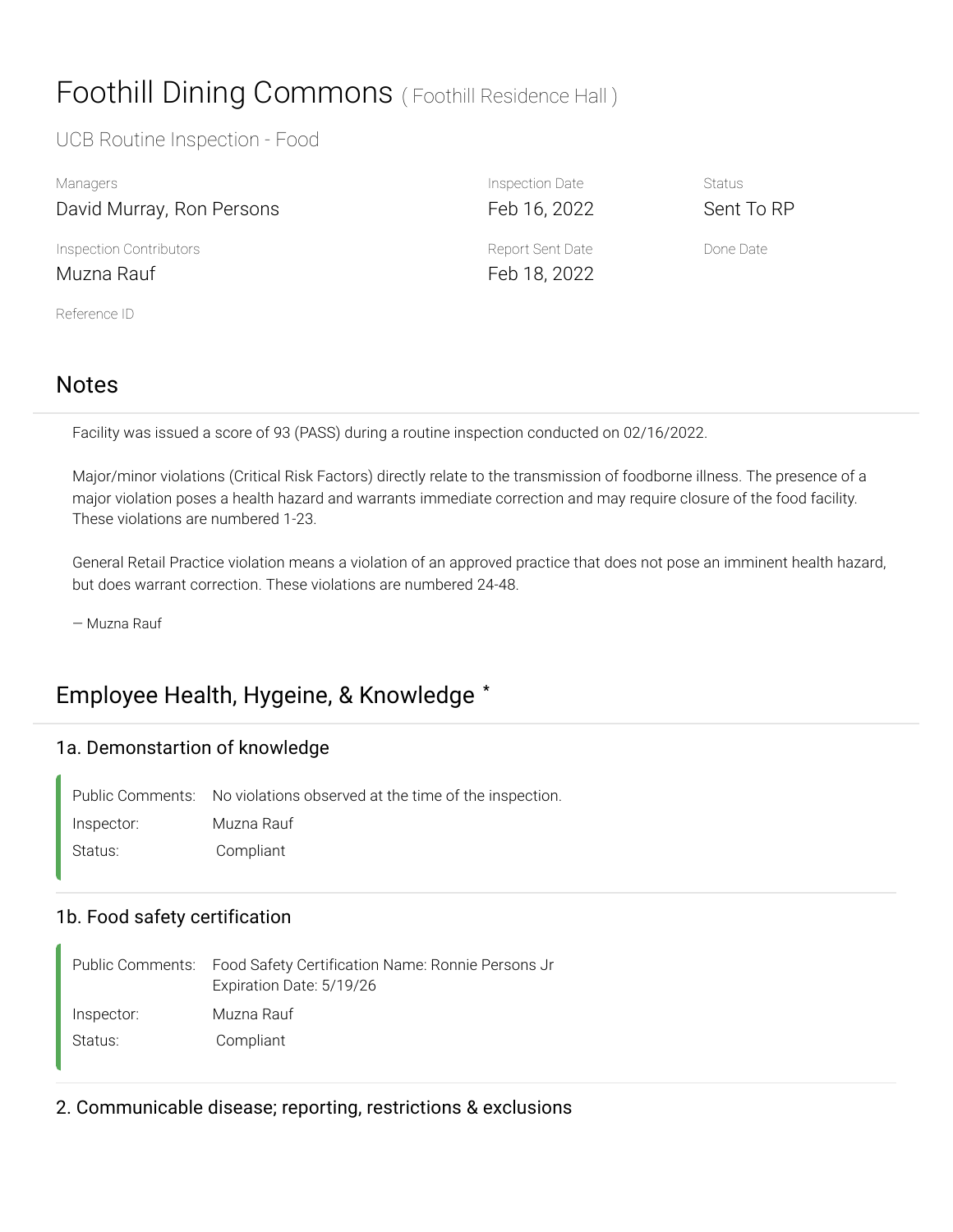Public Comments: No violations observed at the time of the inspection.

Inspector: Muzna Rauf

#### Status: Compliant

#### 3. No discharge from eyes, nose, and mouth

|            | Public Comments: No violations observed at the time of the inspection. |
|------------|------------------------------------------------------------------------|
| Inspector: | Muzna Rauf                                                             |
| Status:    | Compliant                                                              |

#### 4. Proper eating, drinking, or tobacco use

Public Comments: No violations observed at the time of the inspection. Inspector: Muzna Rauf Status: Compliant

### Preventing Contamination by Hands **\***

#### 5. Hands clean and properly washed; proper glove use

Public Comments: No violations observed at the time of the inspection. Inspector: Muzna Rauf Status: Compliant

#### 6. Adequate hand washing facilities: supplied and accessible

Public Comments: No violations observed at the time of the inspection. Inspector: Muzna Rauf Status: Compliant

### Time & Temperature Relationship **\***

#### 7. Proper hot and cold holding temperatures

Public Comments: No violations observed at the time of the inspection. Inspector: Muzna Rauf Status: Compliant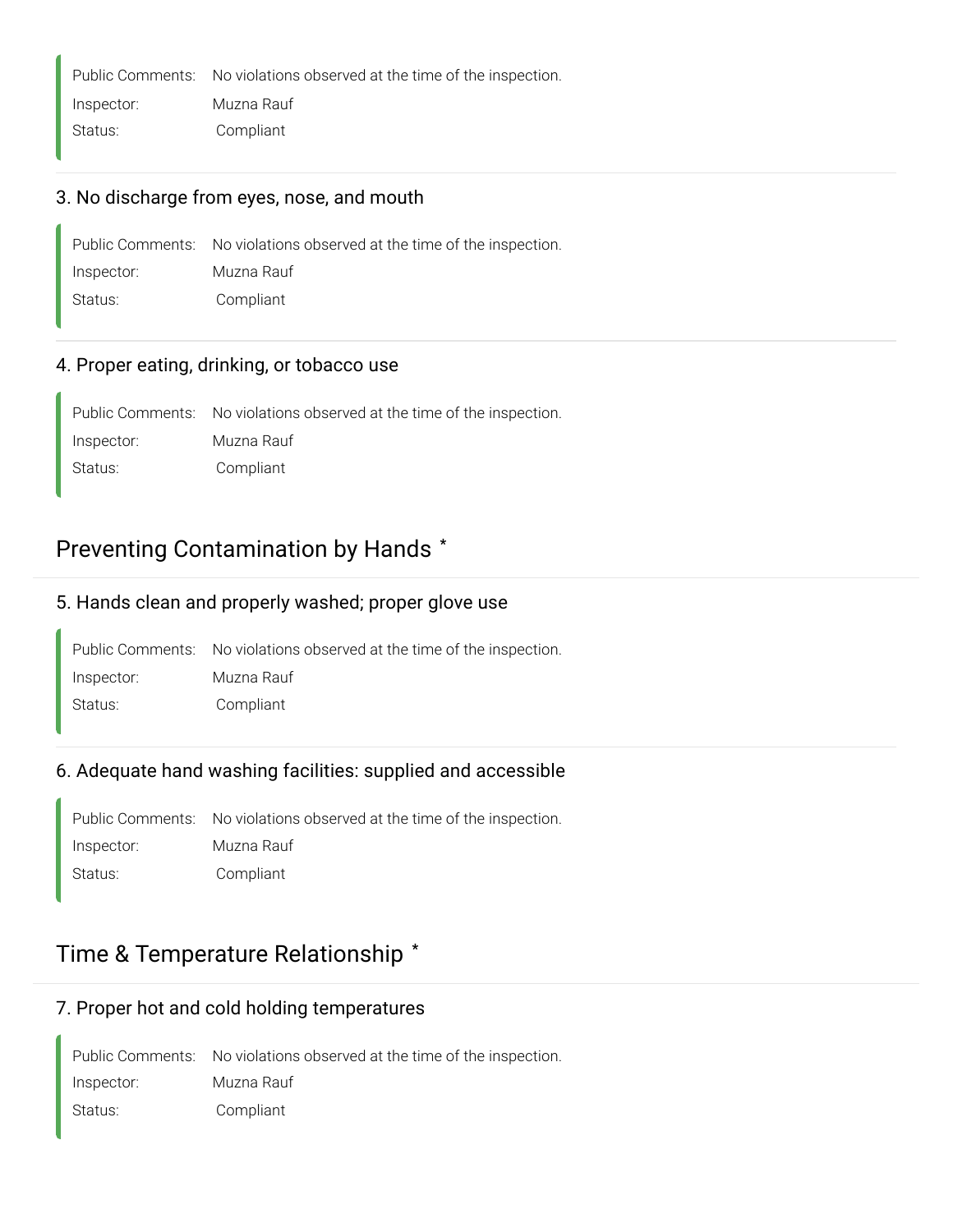#### 8. Time as public health control; procedures and records

Public Comments: Inspector: Muzna Rauf Status: N/O

#### 9. Proper cooling methods

Public Comments: No violations observed at the time of the inspection. Inspector: Muzna Rauf Status: Compliant

#### 10. Proper cooking time and temperature

Public Comments: No violations observed at the time of the inspection. Inspector: Muzna Rauf

Status: Compliant

#### 11. Proper reheating procedures for hot holding

| Public Comments: |            |
|------------------|------------|
| Inspector:       | Muzna Rauf |
| Status:          | N/O        |

### Protection from Contamination **<sup>1</sup> \***

#### 12. Returned and re-service of food

|            | Public Comments: No violations observed at the time of the inspection. |
|------------|------------------------------------------------------------------------|
| Inspector: | Muzna Rauf                                                             |
| Status:    | Compliant                                                              |

#### 13. Food in good condition; safe and unadulterated

Public Comments: No violations observed at the time of the inspection. Inspector: Muzna Rauf Status: Compliant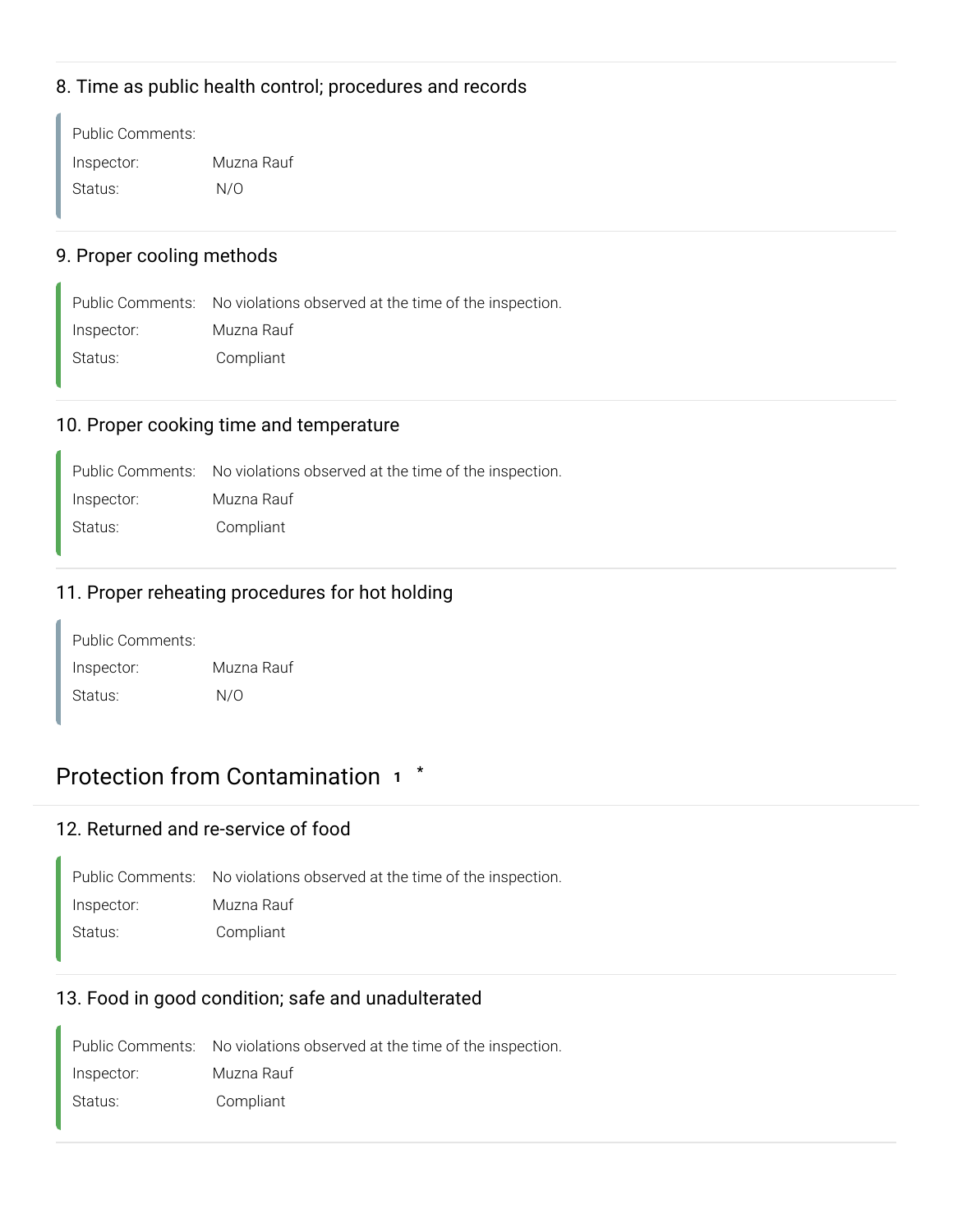#### 14. Food contact surface; clean and sanitized

| Public Comments:      | Observed multiple deteriorated and black/yellow discoloration on surface of cutting boards<br>stored on the rack opposite the 3-compartment warewash sink. Cutting boards are not being<br>actively used. |
|-----------------------|-----------------------------------------------------------------------------------------------------------------------------------------------------------------------------------------------------------|
| Action Plan:          | California Retail Food Code §114097. All food contact surfaces shall be clean and sanitized at<br>all times.                                                                                              |
|                       | California Retail Food Code §114117. All equipment and/or utensils in contact with potentially<br>hazardous foods shall be cleaned and sanitized at least once every 4 hours.                             |
|                       | California Retail Food Code §114099.6. Manual chemical sanitization shall only take place in<br>one of three ways:                                                                                        |
|                       | 1. Equipment and utensils shall be in contact with a chlorine solution at 100ppm for a                                                                                                                    |
|                       | minimum of 30 seconds.<br>2. Equipment and utensils shall be in contact with an iodine solution at 25ppm for a minimum<br>of 60 seconds.                                                                  |
|                       | 3. Equipment and utensils shall be in contact with a quaternary ammonia solution at 200ppm<br>for a minimum of 60 seconds.                                                                                |
|                       | Correct Immediately.                                                                                                                                                                                      |
| Tags:                 | Minor Violation (2 points)                                                                                                                                                                                |
| Inspector:            | Muzna Rauf                                                                                                                                                                                                |
| Status:               | Not Resolved                                                                                                                                                                                              |
| Incident Attachments: |                                                                                                                                                                                                           |
| Images:               |                                                                                                                                                                                                           |
|                       |                                                                                                                                                                                                           |



### Food From Approved Sources **\***

#### 15. Food obtained from approved source

Public Comments: No violations observed at the time of the inspection. Inspector: Muzna Rauf Status: Compliant

16. Compliance with shell stock tags, conditions, display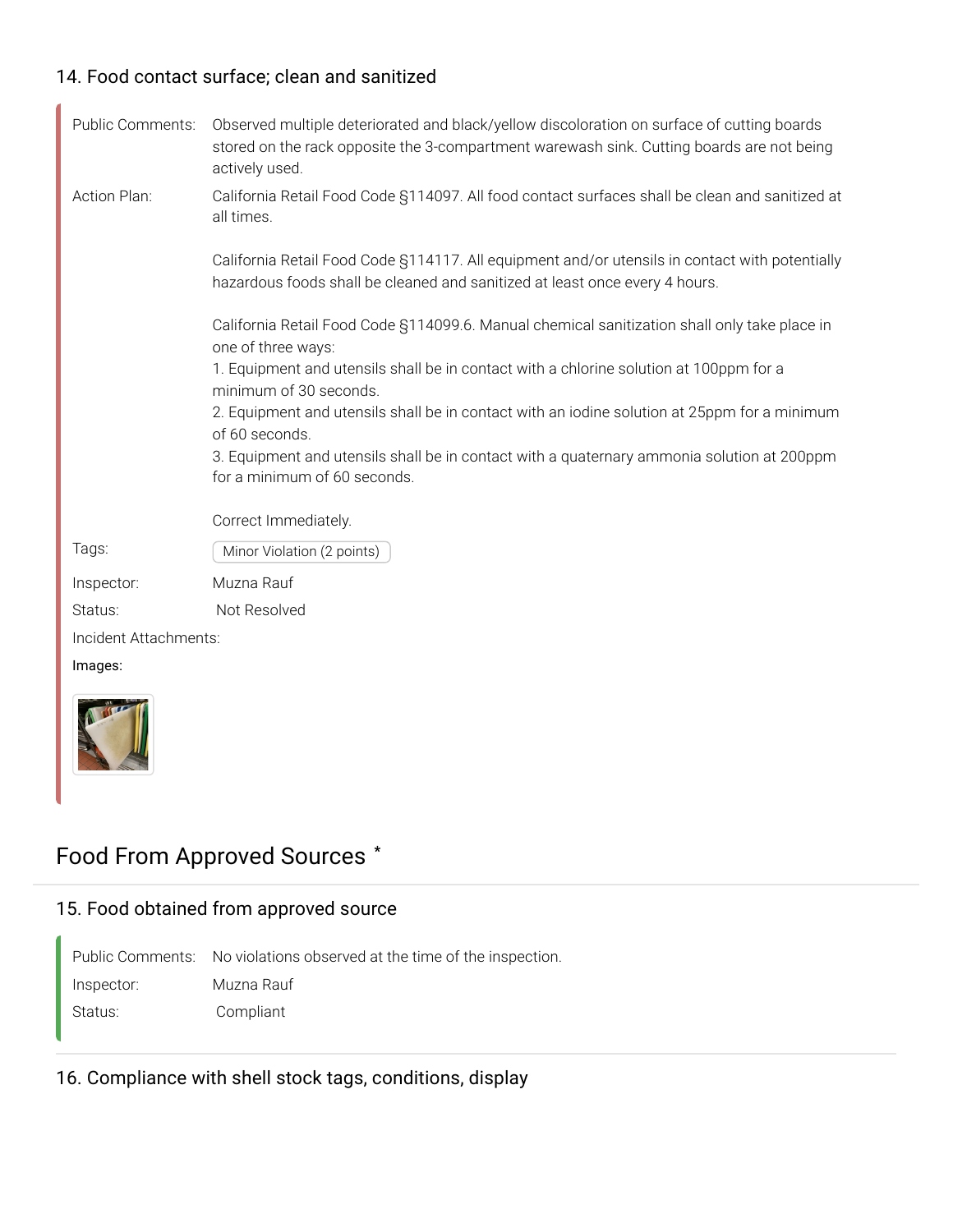Public Comments: Inspector: Muzna Rauf Status: N/A

#### 17. Compliance with Gulf Oyster Regulations

| Public Comments: |            |
|------------------|------------|
| Inspector:       | Muzna Rauf |
| Status:          | N/A        |

### Additional Risk Factors **\***

#### 18. Compliance with variance, specialized process & HACCP

| Public Comments: |            |
|------------------|------------|
| Inspector:       | Muzna Rauf |
| Status:          | N/A        |

#### 19. Consumer advisory provided for raw/undercooked food

| Public Comments: |            |
|------------------|------------|
| Inspector:       | Muzna Rauf |
| Status:          | N/A        |

#### 20. License health care facilities/public and private schools: prohibited food not offered

| Public Comments: |            |
|------------------|------------|
| Inspector:       | Muzna Rauf |
| Status:          | N/A        |

#### 21 a. Hot water available

|            | Public Comments: No violations observed at the time of the inspection.                                                                   |
|------------|------------------------------------------------------------------------------------------------------------------------------------------|
|            | Water at 3-compartment warewash sink measured at 120 degrees F and above.<br>Water at handwash sink measured at 100 degrees F and above. |
| Inspector: | Muzna Rauf                                                                                                                               |
| Status:    | Compliant                                                                                                                                |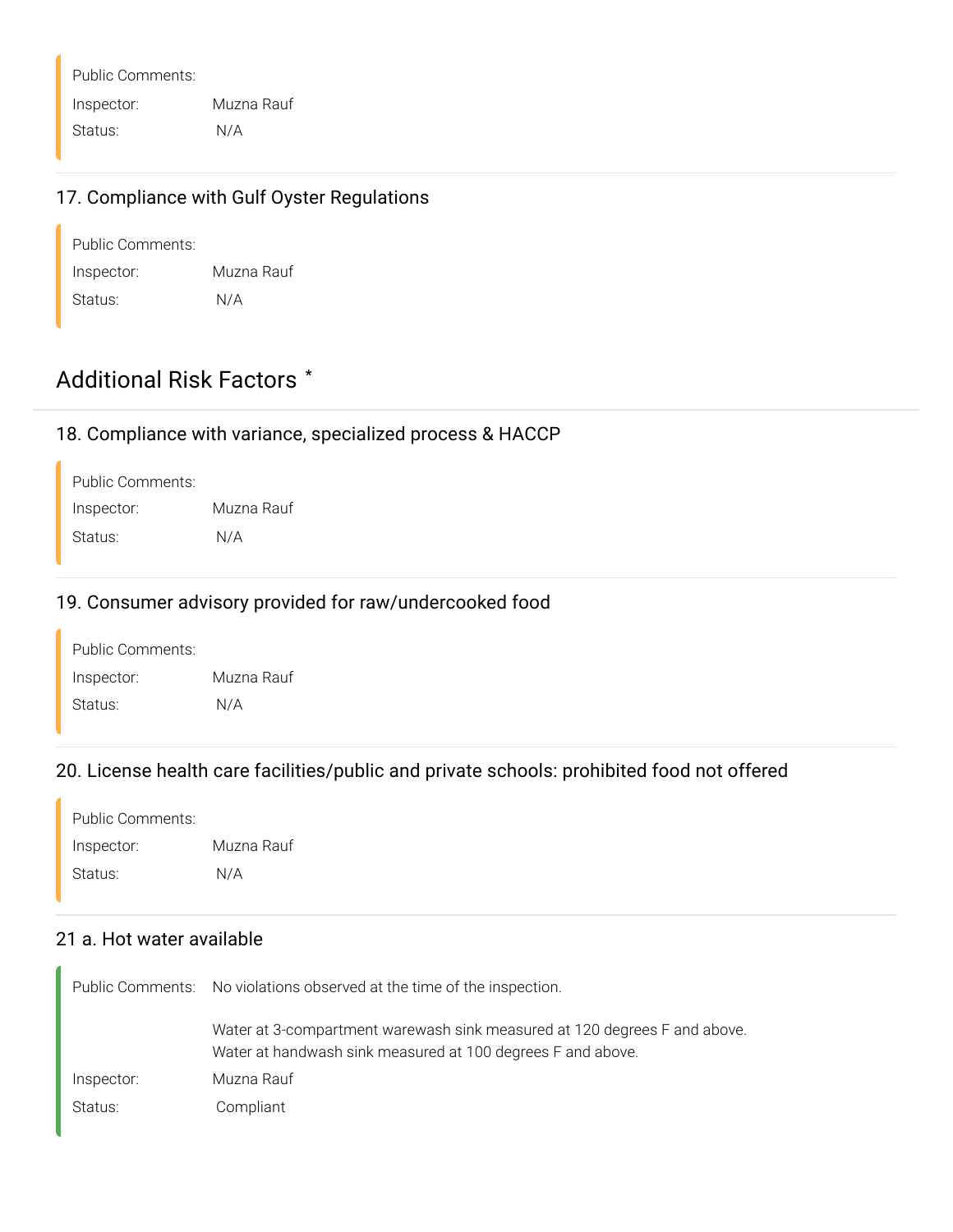#### 21 b. Water available

Public Comments: No violations observed at the time of the inspection. Inspector: Muzna Rauf Status: Compliant

#### 22. Sewage and wastewater properly disposed

Public Comments: No violations observed at the time of the inspection. Inspector: Muzna Rauf Status: Compliant

#### 23. No insect, rodent, birds or animals present

Public Comments: No violations observed at the time of the inspection. Inspector: Muzna Rauf Status: Compliant

#### General Retail Factors **<sup>5</sup> \***

#### 24. Person in charge present and performs duties

| Public Comments: |            |
|------------------|------------|
| Inspector:       | Muzna Rauf |
| Status:          | Compliant  |

#### 25. Personal cleanliness and hair restraints

| Public Comments: |            |
|------------------|------------|
| Inspector:       | Muzna Rauf |
| Status:          | Compliant  |

#### 26. Approved thawing methods used, frozen food

Public Comments: Inspector: Muzna Rauf Status: Compliant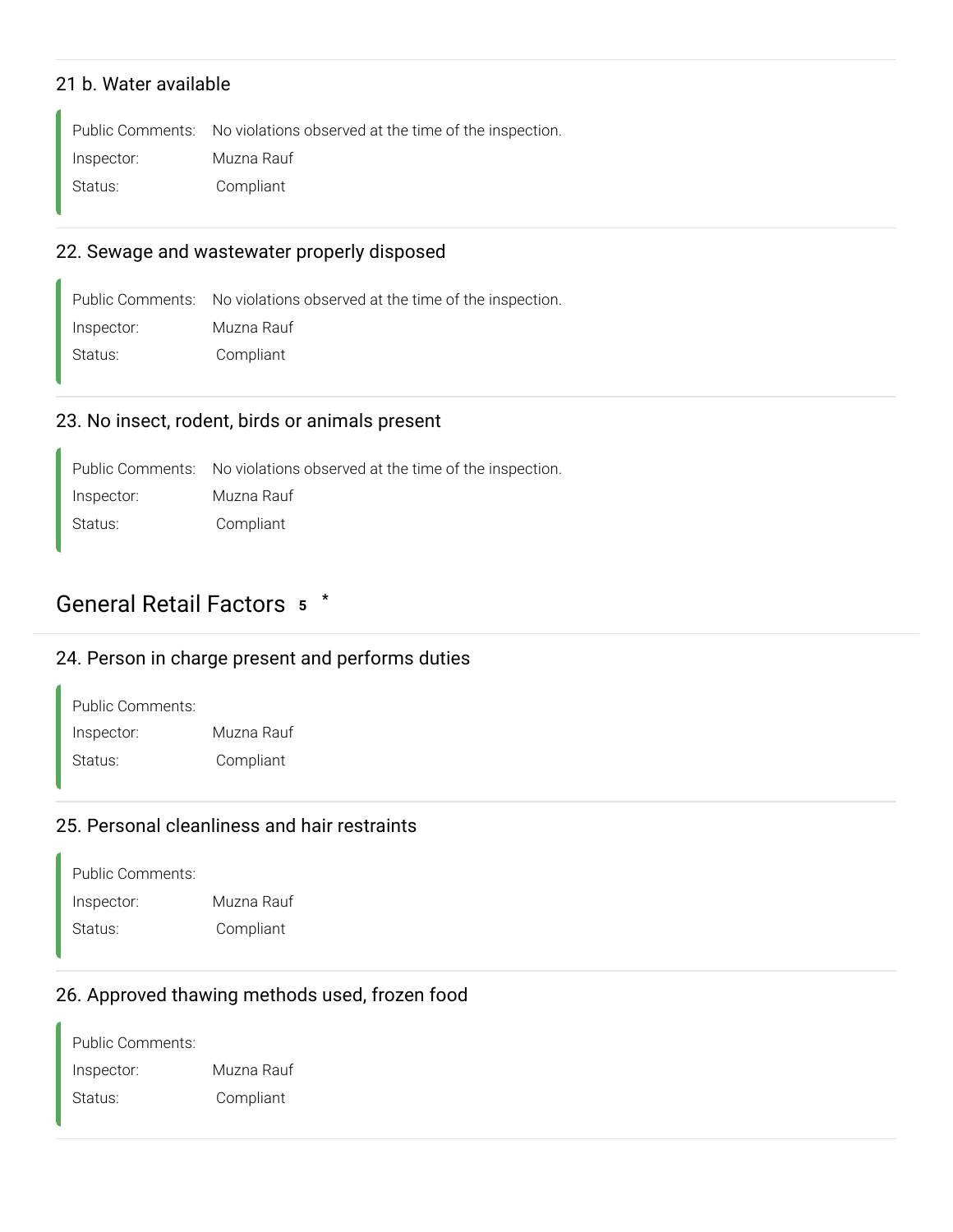### 27. Food separated and protected

Public Comments: Inspector: Muzna Rauf Status: Compliant

### 28. Washing fruits and vegetables

| Public Comments: |            |
|------------------|------------|
| Inspector:       | Muzna Rauf |
| Status:          | Compliant  |

#### 29. Toxic subtances properly identified, stored and used

| Public Comments: |            |
|------------------|------------|
| Inspector:       | Muzna Rauf |
| Status:          | Compliant  |

#### 30. Food storage; food storage containers identified

| Public Comments:      | Observed multiple large bulk containers with empty labels located underneath the food prep<br>table.                                                                                                                                                                                                                                     |  |
|-----------------------|------------------------------------------------------------------------------------------------------------------------------------------------------------------------------------------------------------------------------------------------------------------------------------------------------------------------------------------|--|
| Action Plan:          | California Retail Food Code §114051. Working containers holding food or food ingredients that<br>are removed from their original packages for use in the food facility, such as cooking oils, flour,<br>herbs, potato flakes, salt, spices, and sugar, shall be identified with the common name of the<br>food. Correct within 24 hours. |  |
| Tags:                 | General Retail Violation (1 point)                                                                                                                                                                                                                                                                                                       |  |
| Inspector:            | Muzna Rauf                                                                                                                                                                                                                                                                                                                               |  |
| Status:               | Not Resolved                                                                                                                                                                                                                                                                                                                             |  |
| Incident Attachments: |                                                                                                                                                                                                                                                                                                                                          |  |
| Images:               |                                                                                                                                                                                                                                                                                                                                          |  |
|                       |                                                                                                                                                                                                                                                                                                                                          |  |

#### 31. Consumer self service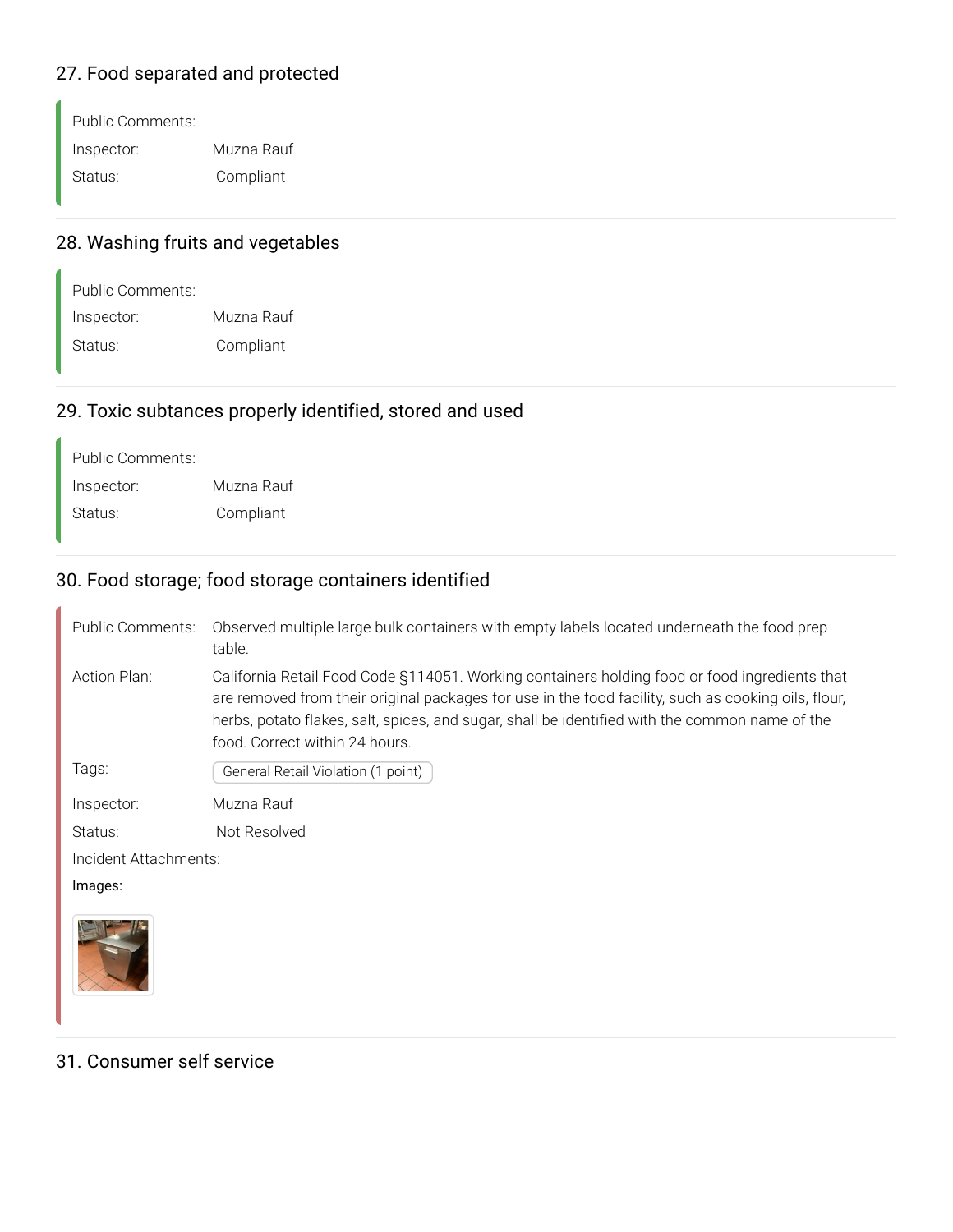Public Comments: Inspector: Muzna Rauf Status: Compliant

#### 32. Food properly labeled and honestly presented

| Public Comments: |            |
|------------------|------------|
| Inspector:       | Muzna Rauf |
| Status:          | Compliant  |

#### 33. Nonfood-contact surfaces clean

| Public Comments: | Observed the following:                                                                       |
|------------------|-----------------------------------------------------------------------------------------------|
|                  | 1) Accumulation of dust on fan guards inside the Pepsi Trautsen cooler located inside the     |
|                  | Foothill Cub Market.                                                                          |
|                  | 2) Accumulation of dust on air filter of Hoshizaki ice machine.                               |
| Action Plan:     | California Retail Food Code §114115(c). Nonfood-contact surfaces of equipment shall be kept   |
|                  | free of an accumulation of dust, dirt, food residue, and other debris. Correct within 1 week. |
| Tags:            | General Retail Violation (1 point)                                                            |
| Inspector:       | Muzna Rauf                                                                                    |
|                  |                                                                                               |
| Status:          | Not Resolved                                                                                  |

#### 34. Warewash facilities: installed, maintained, used; test equipment

Public Comments: Inspector: Muzna Rauf Status: Compliant

35. Equipment/utensils approved; installed; good repair; capacity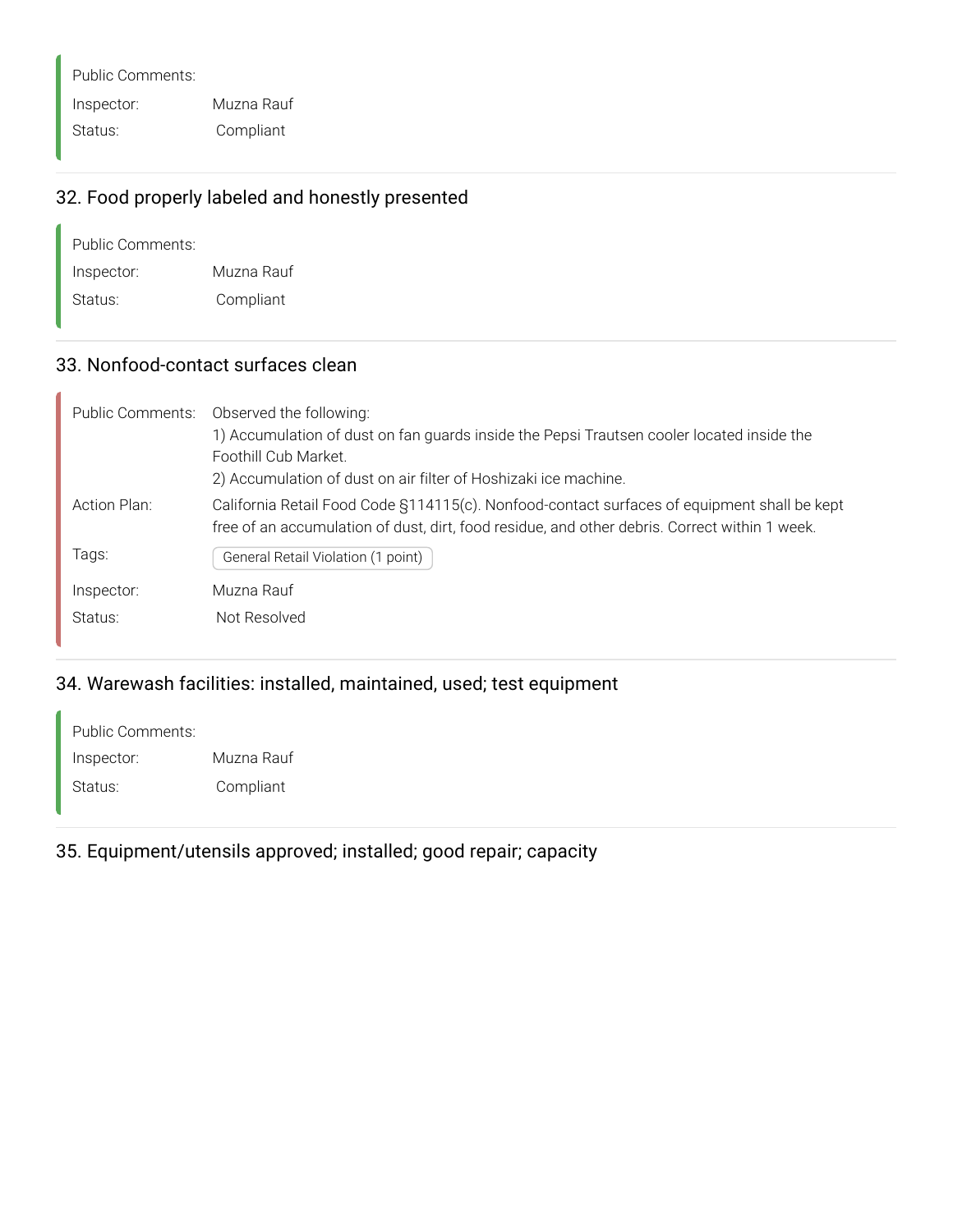| Public Comments: | Observed the following:                                                                                                                                                                                      |
|------------------|--------------------------------------------------------------------------------------------------------------------------------------------------------------------------------------------------------------|
|                  | 1) Multiple deteriorated and black/yellow discoloration on surface of cutting boards stored on                                                                                                               |
|                  | the rack opposite the 3-compartment warewash sink.                                                                                                                                                           |
|                  | 2) Torn door gaskets to KLP-1 CT-12 cooler located inside Foothill Cub Market.                                                                                                                               |
|                  | 3) Non-working KLP-1 CT-10 cooler (per operator) located inside Foothill Cub Market. Cooler is                                                                                                               |
|                  | currently not in use.                                                                                                                                                                                        |
|                  | 4) Pump for the fryers is currently not working. As per staff, they manual drain the oil into a pot<br>or scoop it out by using a ladle at least 3 times per week. REPEAT VIOLATION. Correct<br>immediately. |
|                  | 5) Buildup of ice on condenser located inside the walk-in freezer B.                                                                                                                                         |
|                  | 6) Stainless steel steam table pan being used to prop/hold up lower shelving inside the walk-in                                                                                                              |
|                  | freezer B.                                                                                                                                                                                                   |
|                  | 7) Broken door handle to walk-in cooler D. REPEAT VIOLATION. Correct immediately.                                                                                                                            |
|                  | 8) Release door mechanism inside walk-in cooler D is loose and sliding out. Correct                                                                                                                          |
|                  | immediately.                                                                                                                                                                                                 |
|                  | 9) Non-working Trautsen warmer (as per staff) located next to the Trautsen deli/pantry                                                                                                                       |
|                  | refrigerator. REPEAT VIOLATION. Repair or remove warmer from facility.                                                                                                                                       |
| Action Plan:     | California Retail Food Code §114175. Equipment and utensils shall be kept clean, fully<br>operative, and in good repair. Equipment must be repaired and in use or removed from the<br>facility.              |
|                  |                                                                                                                                                                                                              |
|                  | Replace all torn or damaged refrigeration gaskets with gaskets that are smooth, cleanable, and<br>that will provide a tight-fitting seal.                                                                    |
|                  | California Retail Food Code §114130.3& 114177. Surfaces such as cutting blocks and boards                                                                                                                    |
|                  | that are subject to scratching and scoring shall be resurfaced if they can no longer be                                                                                                                      |
|                  | effectively cleaned and sanitized, or discarded if they are not capable of being resurfaced.                                                                                                                 |
|                  |                                                                                                                                                                                                              |
| Tags:            | General Retail Violation (1 point)                                                                                                                                                                           |
| Inspector:       | Muzna Rauf                                                                                                                                                                                                   |
| Status:          | Not Resolved                                                                                                                                                                                                 |
|                  |                                                                                                                                                                                                              |

## 36. Equipment, utensils and linens: storage and use

| Public Comments: |            |
|------------------|------------|
| Inspector:       | Muzna Rauf |
| Status:          | Compliant  |

## 37. Vending machines

| Public Comments: |            |
|------------------|------------|
| Inspector:       | Muzna Rauf |
| Status:          | N/A        |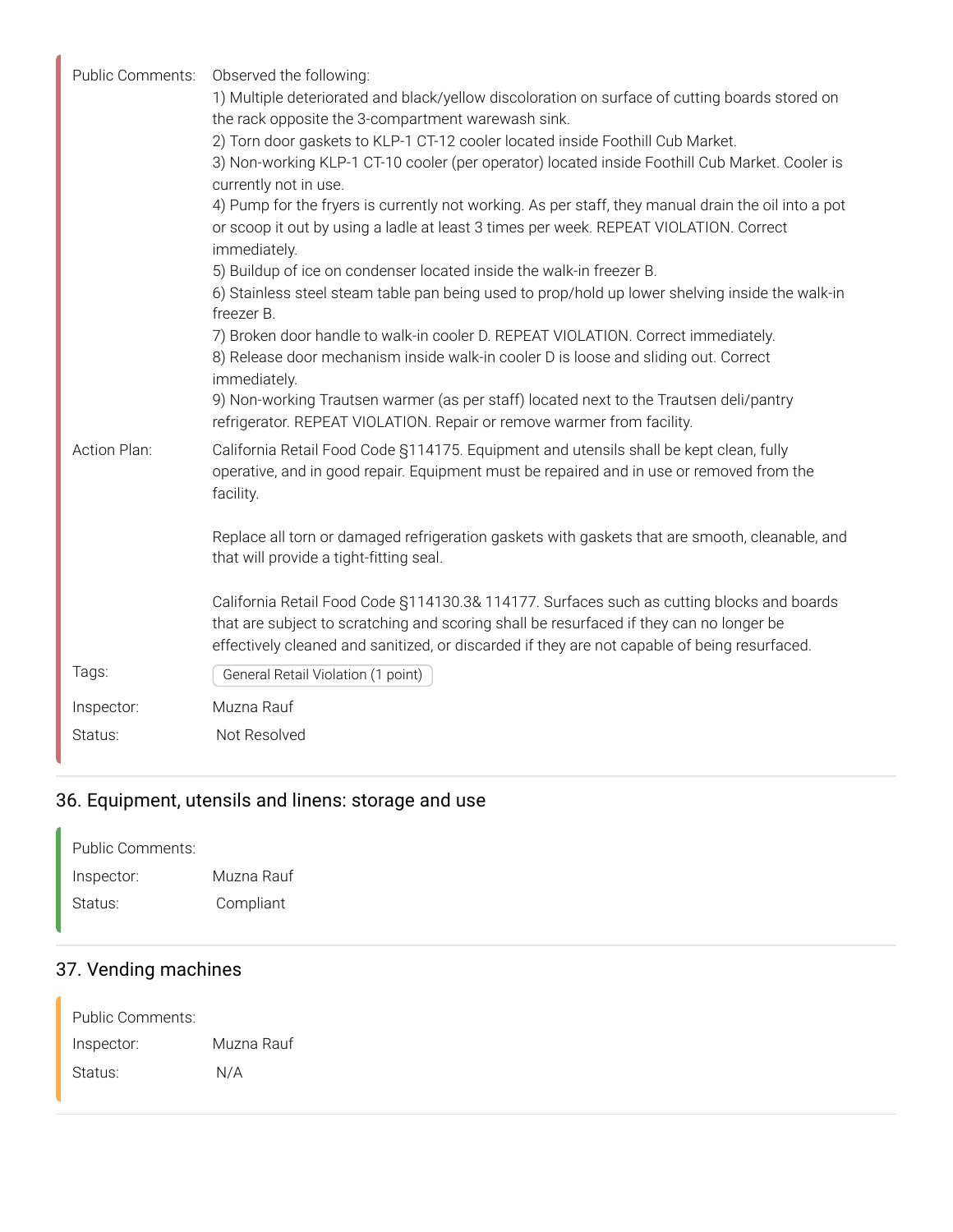#### 38. Adequate ventilation and lighting; designated areas, use

Public Comments: Inspector: Muzna Rauf Status: Compliant

#### 39. Thermometers provided and accurate

| Public Comments: |            |
|------------------|------------|
| Inspector:       | Muzna Rauf |
| Status:          | Compliant  |

#### 40. Wiping cloths; properly used and stored

| <b>Public Comments:</b> | Observed multiple soiled wiping cloths stored on top of the food prep counters throughout the<br>kitchen.                                                                                                                                       |
|-------------------------|-------------------------------------------------------------------------------------------------------------------------------------------------------------------------------------------------------------------------------------------------|
| Action Plan:            | California Retail Food Code §114185.1(b). All wiping cloths used repeatedly prior to laundering<br>shall be stored in an approved sanitizing solution when not in use. Correct Immediately.                                                     |
|                         | California Retail Food Code §114185.1(e). Working containers of sanitizing solutions for<br>storage of in-use wiping cloths shall be used in a manner to prevent contamination of food,<br>equipment, utensils, linens, or single-use articles. |
| Tags:                   | General Retail Violation (1 point)                                                                                                                                                                                                              |
| Inspector:              | Muzna Rauf                                                                                                                                                                                                                                      |
| Status:                 | Not Resolved                                                                                                                                                                                                                                    |

### 41. Plumbing; fixtures, backflow devices, drainage

| Public Comments: |            |
|------------------|------------|
| Inspector:       | Muzna Rauf |
| Status:          | Compliant  |

#### 42. Garbage and refuse properly disposed; facilities maintained

| Public Comments: |            |
|------------------|------------|
| Inspector:       | Muzna Rauf |
| Status:          | Compliant  |

#### 43. Toilet facilities: properly constructed, supplied, cleaned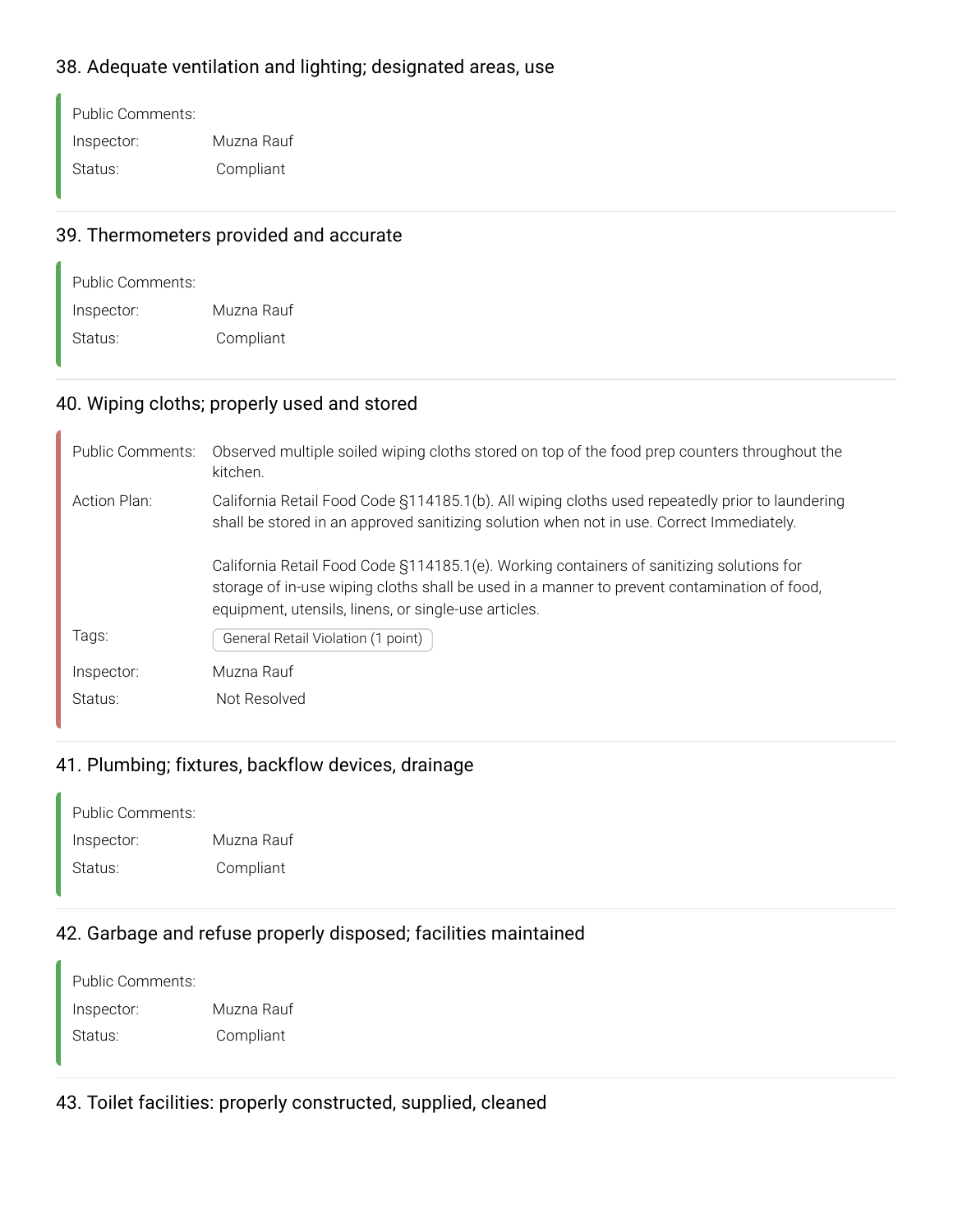Public Comments: Inspector: Muzna Rauf Status: Compliant

#### 44. Premises; personal/cleaning items; vermin proofing

| Public Comments: | Observed employee cell phone being charged on top of the food prep station. Operator<br>instructed to have employees place personal effects inside their lockers or other designated<br>space where food is not being prepared or stored. |
|------------------|-------------------------------------------------------------------------------------------------------------------------------------------------------------------------------------------------------------------------------------------|
| Action Plan:     | California Retail Food Code §114256.1 No person shall store clothing or personal effects in<br>any area used for the storage and preparation of food.                                                                                     |
| Tags:            | General Retail Violation (1 point)                                                                                                                                                                                                        |
| Inspector:       | Muzna Rauf                                                                                                                                                                                                                                |
| Status:          | Not Resolved                                                                                                                                                                                                                              |

### 45. Floors, walls and ceiling: properly built, maintained and clean

| Muzna Rauf |
|------------|
| Compliant  |
|            |

#### 46. No unapproved sleeping quarters

| Public Comments: |            |
|------------------|------------|
| Inspector:       | Muzna Rauf |
| Status:          | Compliant  |

#### 47. Signs posted; last inspection report available

| Public Comments: |            |
|------------------|------------|
| Inspector:       | Muzna Rauf |
| Status:          | Compliant  |

#### 48. Permits available

Public Comments: Inspector: Muzna Rauf Status: Compliant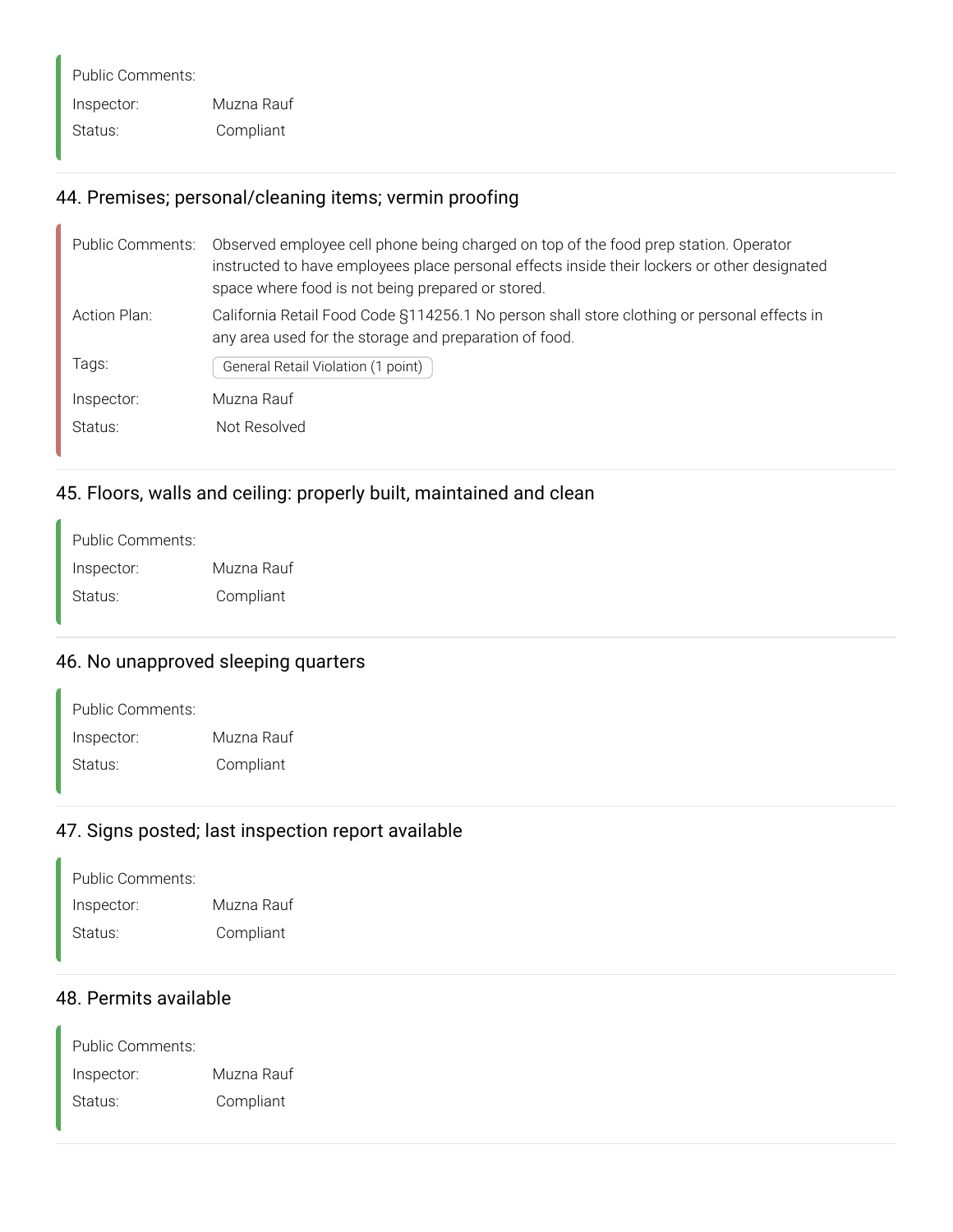#### 49. Compliance with Plan review requirements

| Public Comments: |            |
|------------------|------------|
| Inspector:       | Muzna Rauf |
| Status:          | Compliant  |

#### 50. Samples Collection

| Public Comments: |            |
|------------------|------------|
| Inspector:       | Muzna Rauf |
| Status:          | Compliant  |

#### 51. Impoundment/VC&D

| Public Comments: |            |
|------------------|------------|
| Inspector:       | Muzna Rauf |
| Status:          | Compliant  |

#### 52. Permit Suspension

| Public Comments: |            |
|------------------|------------|
| Inspector:       | Muzna Rauf |
| Status:          | Compliant  |

### Increased Risk to Public Health **\***

#### 53. Multiple Major Critical Risk Violations / Increased Risk to Public Health

Public Comments: Inspector: Muzna Rauf Status: Compliant

### Inspection Score **\***

54. Score